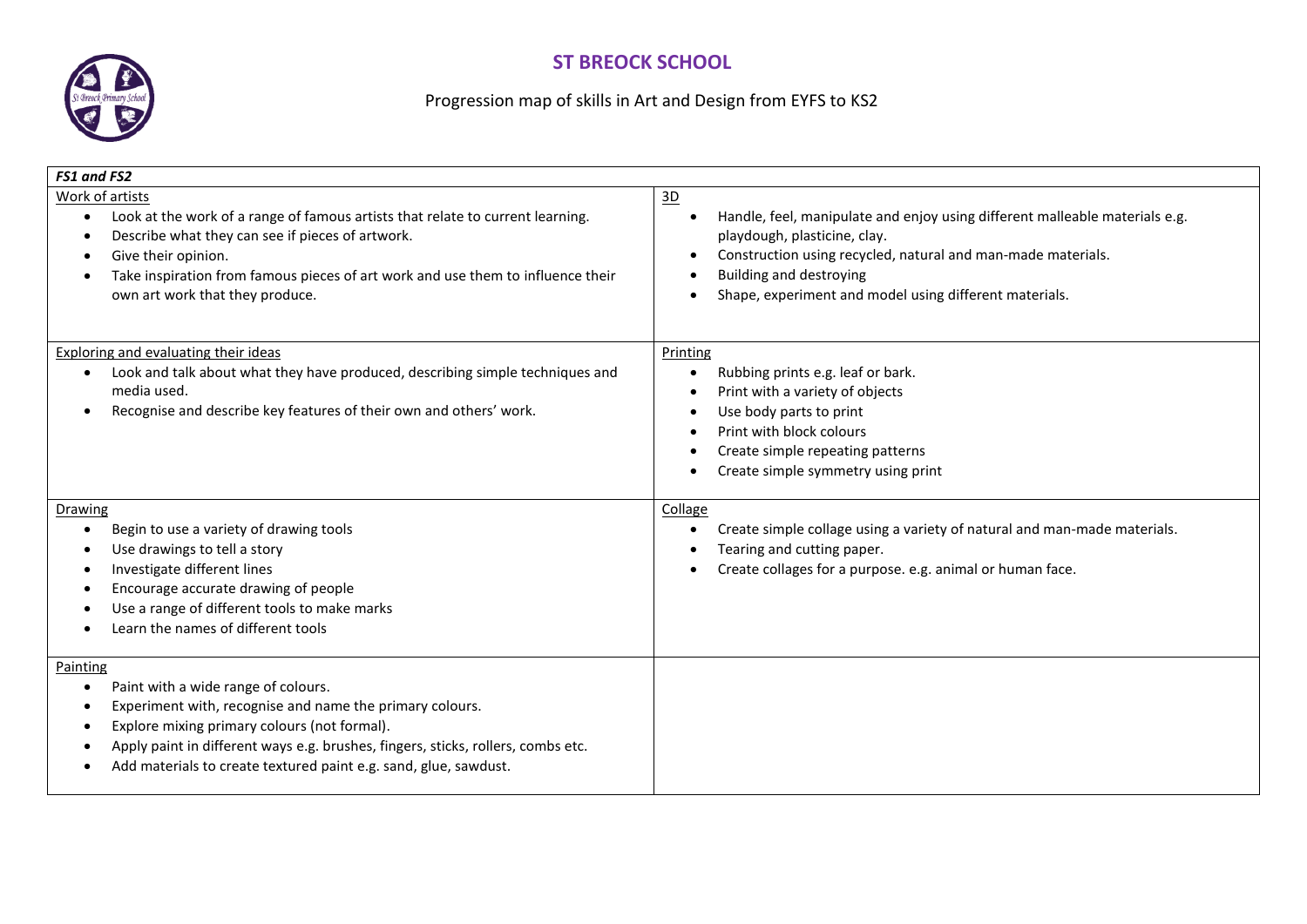| KS1                                                                                                                                                                                                                                                                                                                                                                                                                                                                                                                                                              |                                                                                                                                                                                                                                                                                                                                                                                                                              |
|------------------------------------------------------------------------------------------------------------------------------------------------------------------------------------------------------------------------------------------------------------------------------------------------------------------------------------------------------------------------------------------------------------------------------------------------------------------------------------------------------------------------------------------------------------------|------------------------------------------------------------------------------------------------------------------------------------------------------------------------------------------------------------------------------------------------------------------------------------------------------------------------------------------------------------------------------------------------------------------------------|
| Work of artists<br>Study the work of a range of great artists, craft makers and designers and<br>$\bullet$<br>understand the historical and cultural development of their art forms.<br>Evaluate and analyse creative works using the language of art, craft and design.<br>٠<br>Describe the similarities and differences between different practices and disciplines<br>and making links to their own work.<br>Express an opinion on the work of famous, notable artists.<br>Use inspiration from famous, notable artists to create their own work and compare | 3D<br>Manipulate malleable materials in a variety of ways i.e. rolling, joining and kneading.<br>$\bullet$<br>Explore sculpture with a range of malleable media.<br>$\bullet$<br>Work safely with materials and tools.<br>$\bullet$<br>Experiment with constructing and joining recycled, natural and manmade materials.<br>$\bullet$<br>Use decorative techniques<br>$\bullet$<br>Weaving different materials.<br>$\bullet$ |
| Exploring and evaluating their ideas<br>Record and explore ideas from first hand observations.<br>$\bullet$<br>Ask and answer questions about starting points from their work.<br>Develop and share their ideas, try things out and make changes.<br>Describe differences and similarities between different practices and disciplines,<br>making links to their own work.<br>Think critically about their art and design work.                                                                                                                                  | Printing<br>Print with a range of hard and soft materials e.g. corks, sponge, vegetables.<br>$\bullet$<br>Take simple prints i.e. mono printing<br>$\bullet$<br>Make printing boards, thinking carefully about material choices to create their own<br>mono print.<br>Explore printing onto different surfaces.<br>$\bullet$<br>Create patterns using print.<br>$\bullet$                                                    |
| Drawing<br>Experiment with different marks and control marks made with different media:<br>$\bullet$<br>pencils, rubbers, crayons, pastels, felt tips, charcoal, ballpoint pens, chalk, pastels<br>and oil pastels.<br>Draw lines and shapes from observations.<br>Draw to record experiences and feelings.<br>Consider how their drawing will look on the page (discuss negative space).<br>Investigate tone by drawing light/dark lines, patterns and shapes.                                                                                                  | Collage<br>Create images from a variety of media e.g. paper, photocopies, fabric, crepe paper,<br>tissue paper, magazines etc.<br>Arrange and glue materials to different backgrounds.<br>$\bullet$<br>Fold, crumple, tear and overlap papers.<br>$\bullet$                                                                                                                                                                  |
| Painting<br>Use a variety of tools and techniques to apply paint i.e. brush sizes and types<br>$\bullet$<br>Mix and match colours to the artefact/object/landscape etc. they are painting.<br>$\bullet$<br>Work on different scales (including large scale)<br>Name all primary and secondary colours.<br>$\bullet$<br>Mix primary colours to make secondary colours<br>Make as many tones of one colour as possible (using white).<br>Learn how to darken colours without using black.<br>Create textured paint by adding material, i.e. sand or plaster.       |                                                                                                                                                                                                                                                                                                                                                                                                                              |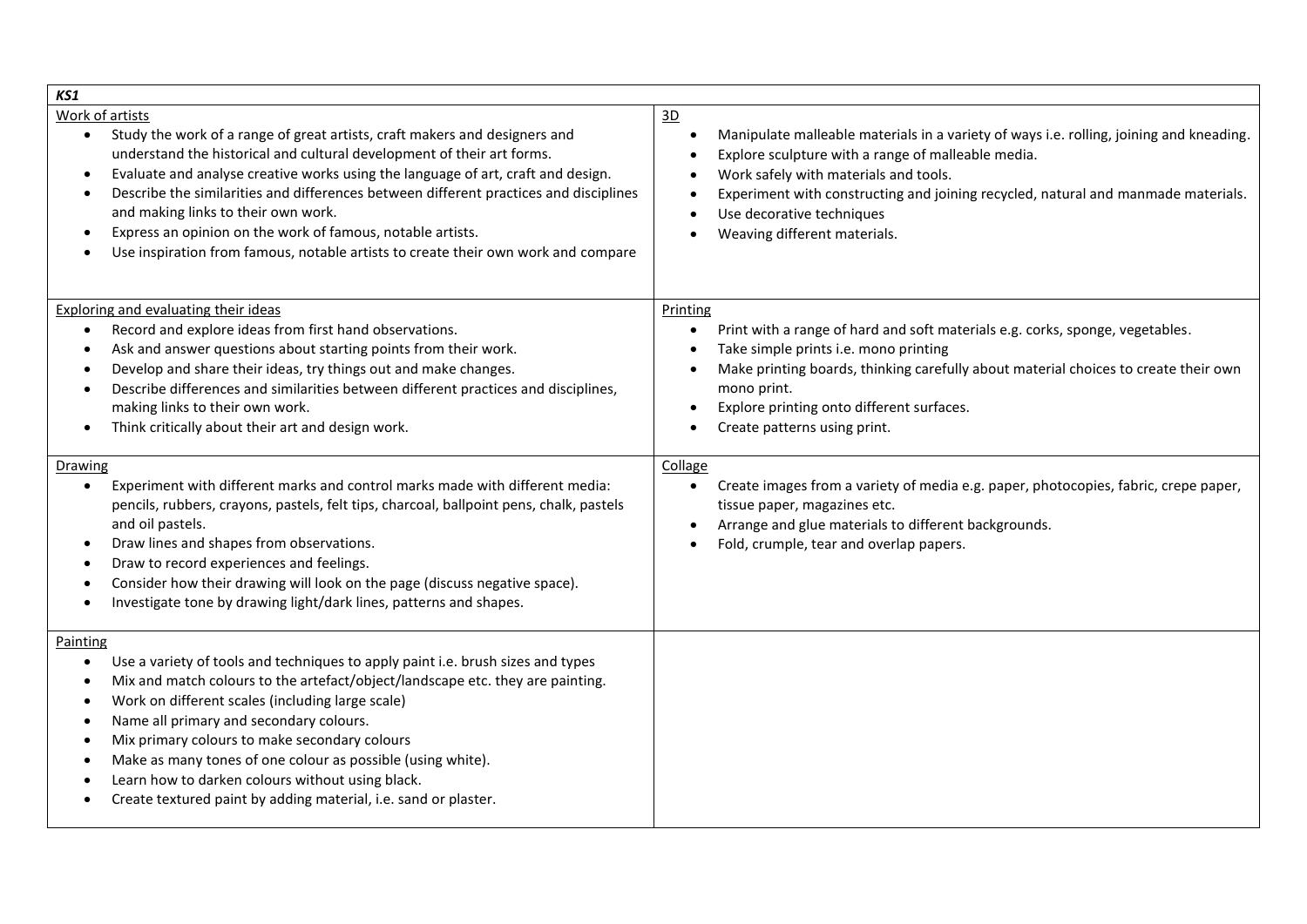| <b>Lower KS2</b>                                                                                                                                                                                                                                                                                                                                                                                                                                                                                                                                                                                                                                                                                                                                                                                                                                                                                                                                                                                                                                                                                                                                                                                                                                                                                                                                                                                                                                                                                                                                                                                                                                                                                                                                                                                                                                                                                                                                                                                                                                                                                                                                                            |                                                                                                                                                                                                                                                                                                                                                                                                                                                                                                                                                                                                                                                                                                                                                                                                                                                                                                                                                                                                                                                                                                 |
|-----------------------------------------------------------------------------------------------------------------------------------------------------------------------------------------------------------------------------------------------------------------------------------------------------------------------------------------------------------------------------------------------------------------------------------------------------------------------------------------------------------------------------------------------------------------------------------------------------------------------------------------------------------------------------------------------------------------------------------------------------------------------------------------------------------------------------------------------------------------------------------------------------------------------------------------------------------------------------------------------------------------------------------------------------------------------------------------------------------------------------------------------------------------------------------------------------------------------------------------------------------------------------------------------------------------------------------------------------------------------------------------------------------------------------------------------------------------------------------------------------------------------------------------------------------------------------------------------------------------------------------------------------------------------------------------------------------------------------------------------------------------------------------------------------------------------------------------------------------------------------------------------------------------------------------------------------------------------------------------------------------------------------------------------------------------------------------------------------------------------------------------------------------------------------|-------------------------------------------------------------------------------------------------------------------------------------------------------------------------------------------------------------------------------------------------------------------------------------------------------------------------------------------------------------------------------------------------------------------------------------------------------------------------------------------------------------------------------------------------------------------------------------------------------------------------------------------------------------------------------------------------------------------------------------------------------------------------------------------------------------------------------------------------------------------------------------------------------------------------------------------------------------------------------------------------------------------------------------------------------------------------------------------------|
| Work of artists<br>Explore the work of a range of great artist, architects and designers and understand<br>$\bullet$<br>the historical and cultural development of their art forms.<br>Evaluate and analyse great works using the language of art, craft and design.<br>$\bullet$<br>Use inspiration from famous artists to replicate a piece of work.<br>Reflect upon their work inspired by a famous, notable artist and refer to techniques<br>and effect.<br>Express an opinion on the work of famous, notable artists and refer to techniques<br>$\bullet$<br>and effects they have used.<br><b>Exploring and evaluating their ideas</b><br>Create a sketchbook to record their observations and use them to review and revisit<br>$\bullet$<br>ideas.<br>Record and explore ideas from first hand observations, experience and imagination<br>$\bullet$<br>and ideas for different purposes.<br>Question and make thoughtful observations about starting points and select ideas<br>$\bullet$<br>for use in their work, recording and annotating in sketchbooks.<br>Think critically about their art and design work<br>$\bullet$<br>Discuss their own and others work, expressing thoughts and feelings, and using their<br>$\bullet$<br>increasing knowledge and understanding of artists and techniques.<br><b>Drawing</b><br>Experiment with different grades of pencil to achieve tone (B-9B).<br>Experiment with marks and lines with a wide range of implements e.g. pencils,<br>$\bullet$<br>rubbers, crayons, pastels, felt tips, charcoal, ballpoint pens, chalk, pastels and oil<br>pastels.<br>Draw initial sketches in preparation for painting.<br>$\bullet$<br>Show an awareness of both positive and negative space when drawing.<br>Create more accurate drawings of people, thinking about proportion.<br>$\bullet$<br>Painting<br>Use different types and sizes of paint brushes and use varied techniques to create<br>$\bullet$<br>shape, textures, patterns and lines.<br>Experiment with different effects and textures e.g. blocking in colour, washes,<br>$\bullet$<br>thickened paint creating textural effects, adding depth and distance. | 3D<br>Plan, design and make models from observation or imagination.<br>$\bullet$<br>Develop skills in joining, extending and modelling using clay and other malleable<br>materials.<br>Use papier mache to create simple 3D effects.<br>$\bullet$<br>Experiments with constructing and joining recycled, natural and manmade<br>materials.<br>Add materials to the sculpture and create textures and patterns in malleable<br>$\bullet$<br>materials such as clay.<br>Printing<br>Create printing blocks using relief or impressed method<br>$\bullet$<br>Develop print techniques i.e. mono -printing, block printing, relief or impressed<br>$\bullet$<br>method.<br>Create repeating patterns.<br>$\bullet$<br>Use more than one colour to layer in a print.<br>Modify and adapt their print.<br>$\bullet$<br>Collage<br>Select colours and materials to create effect, giving reasons for their choices.<br>$\bullet$<br>Experiment with a range of collage techniques such as tearing, overlapping,<br>tessellation, mosaic, montage and layering to create images and represent textures. |
| Use language of and mix primary and secondary colours and use tints and shades.<br>$\bullet$<br>Explore the use of colour when painting in reflect mood and using hot and cold<br>colours in their work.                                                                                                                                                                                                                                                                                                                                                                                                                                                                                                                                                                                                                                                                                                                                                                                                                                                                                                                                                                                                                                                                                                                                                                                                                                                                                                                                                                                                                                                                                                                                                                                                                                                                                                                                                                                                                                                                                                                                                                    |                                                                                                                                                                                                                                                                                                                                                                                                                                                                                                                                                                                                                                                                                                                                                                                                                                                                                                                                                                                                                                                                                                 |